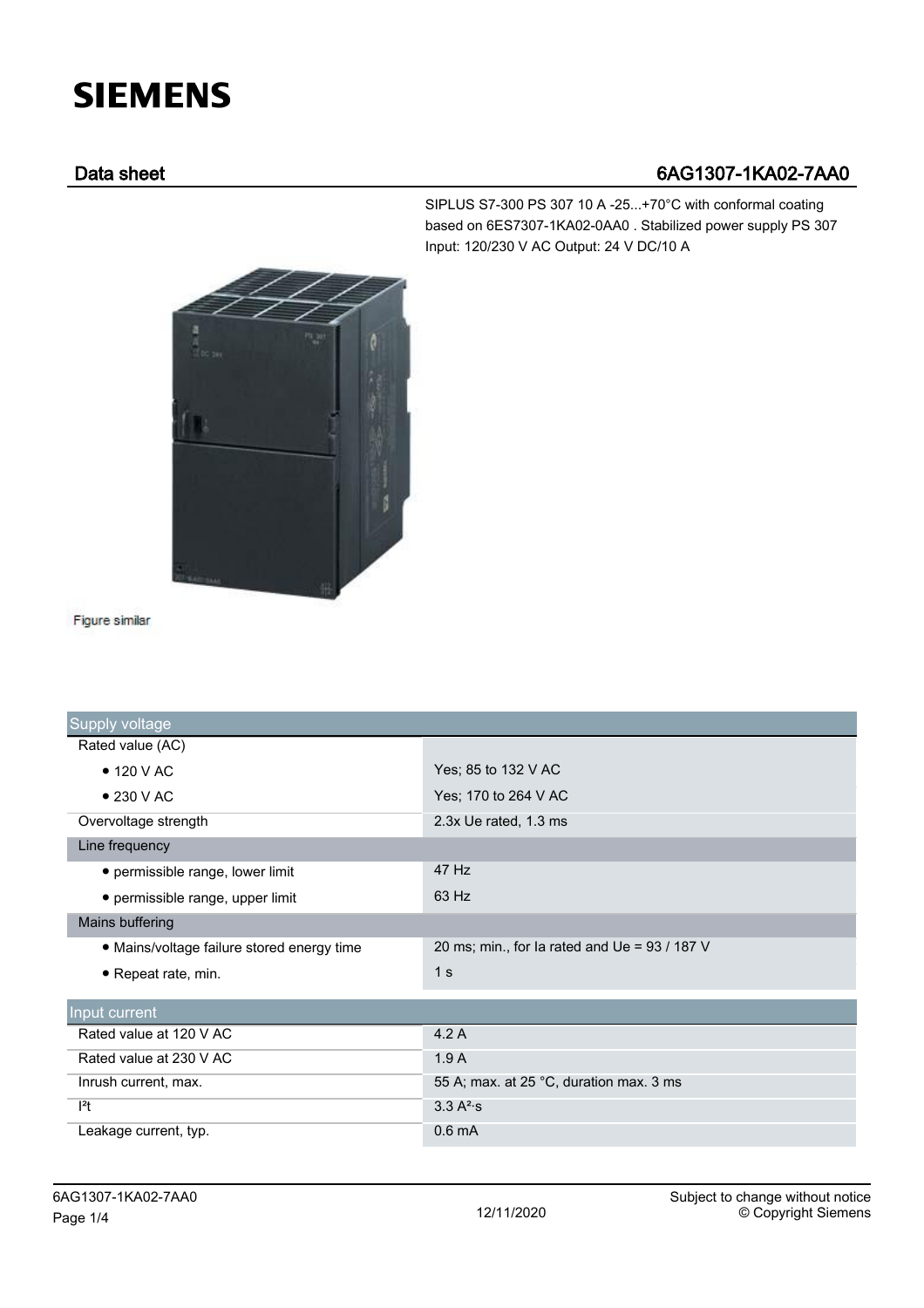| Leakage current, max.                     | $3.5 \text{ mA}$                                                               |
|-------------------------------------------|--------------------------------------------------------------------------------|
| Overcurrent overload capability           | 80 ms on short circuit during startup and operation                            |
| Output voltage                            |                                                                                |
| Rated value (DC)                          | 24 V; stable at no-load max. 2.5 s                                             |
| permissible range, lower limit (DC)       | 23.27 V                                                                        |
| permissible range, upper limit (DC)       | 24.72 V                                                                        |
| Power up time, max.                       | 2s                                                                             |
| Voltage rise time, typ.                   | 10 <sub>ms</sub>                                                               |
| Overvoltage protection                    | Additional control circuit, cutoff at < 28.8 V, automatic restart              |
| Short-circuit strength                    | electronic trip, automatic restart                                             |
| Residual ripple, typ.                     | 15 mV; Peak - peak                                                             |
| Residual ripple, max.                     | 50 mV; Peak - peak                                                             |
| Output current                            |                                                                                |
| Current output (rated value)              | 10 A; 7 A @ > 60 °C, can be switched in parallel                               |
| Short-circuit protection                  | Yes; Electronic                                                                |
| Continuous short-circuit current, max.    | 12A                                                                            |
| Power                                     |                                                                                |
| Active power input, typ.                  | 240 W                                                                          |
| Efficiency                                | 90 %; approx., at Ua rated, la rated                                           |
| Power loss                                |                                                                                |
| Power loss, typ.                          | 27 W; approx., at Ua rated, la rated                                           |
| Interrupts/diagnostics/status information |                                                                                |
| Diagnostics indication LED                |                                                                                |
| • Status indicator output 24 V OK (green) | Yes                                                                            |
| Potential separation                      |                                                                                |
| primary/secondary                         | Yes; SELV output voltage Ua according to EN 60950-1 and EN<br>50178            |
| Isolation                                 |                                                                                |
| Isolation tested with                     | Rated insulation voltage (24 V against L1) 250 V AC, tested with 4<br>200 V DC |
| <b>EMC</b>                                |                                                                                |
| EMC interference immunity                 | EN 61000-6-2                                                                   |
| EMC interference emission                 | <b>EN 55022 Class B</b>                                                        |
| Degree and class of protection            |                                                                                |
| Equipment protection class                | I, with protective conductor                                                   |
| Standards, approvals, certificates        |                                                                                |
| CE mark                                   | Yes                                                                            |
| Standard for line harmonics limit         |                                                                                |
|                                           | EN 61000-3-2                                                                   |